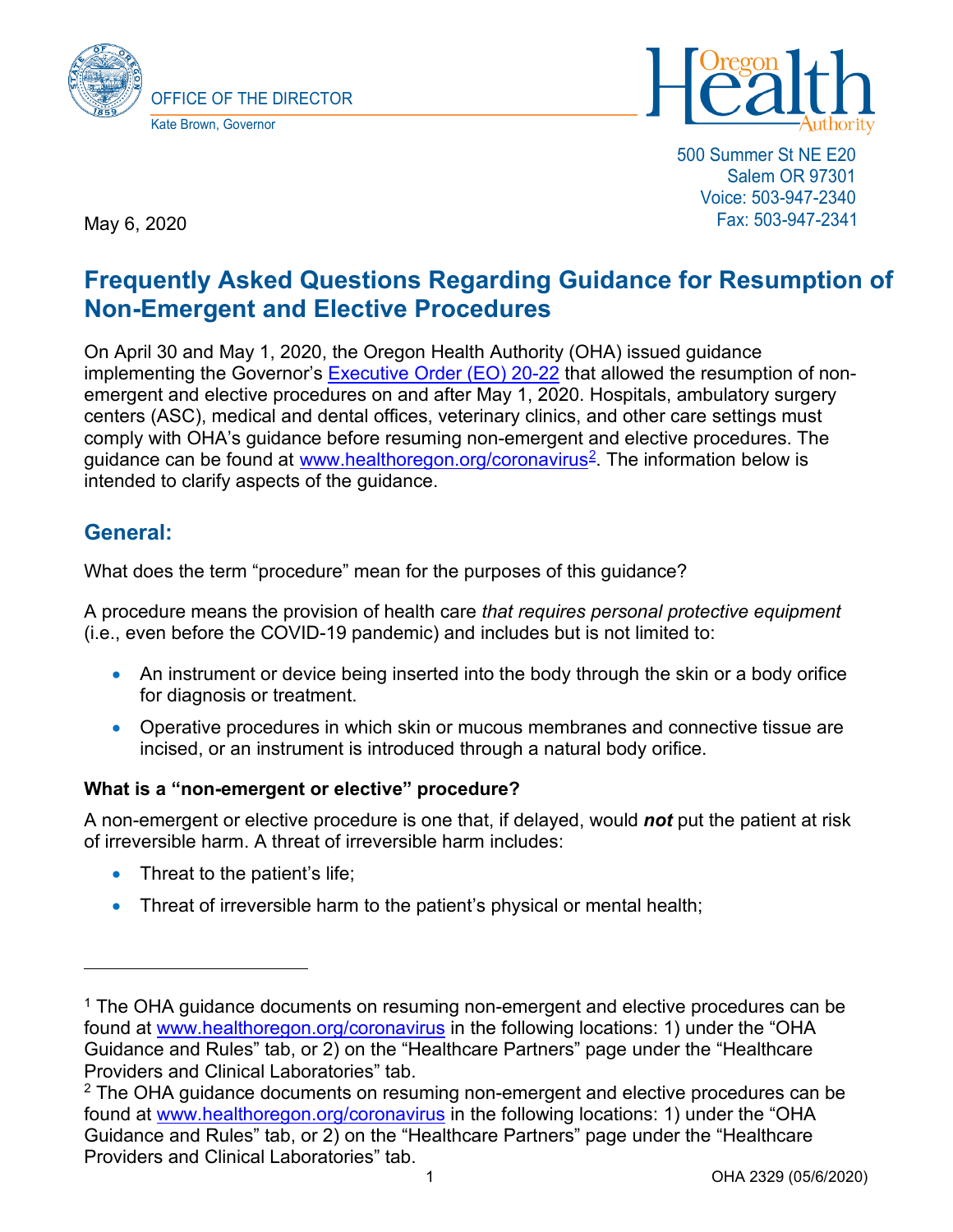- Threat of permanent dysfunction of an extremity or organ;
- Risk of cancer metastasis or progression of staging; and
- Risk of rapidly worsening condition (i.e., need for the procedure is time-sensitive).

Any procedures that, if delayed, would put the patient at risk of irreversible harm should continue and are not subject to the requirements in this guidance.

### **Does EO 20-22 indicate that the health care system is back to normal?**

No. Most health care settings are operating in new ways in response to the COVID-19 pandemic in order to reduce the exposure to and transmission of SARS-COV-2. In addition, the health care system has faced significant financial impacts due to COVID-19. While EO-22 allows non-emergent and elective procedures to resume if the criteria outlined in the guidance are met, these procedures must start slowly and must be prioritized based on indication and urgency.

### **Can health care clinics re-open now that Governor Brown has issued EO 20-22?**

Health care clinics were never required to close in Oregon under either [EO 20-10](https://www.oregon.gov/gov/admin/Pages/eo_20-10.aspx) or [EO 20-12.](https://www.oregon.gov/gov/Documents/executive_orders/eo_20-12.pdf) EO 20-10 issued March 23, 2020, only canceled elective and non-urgent procedures that utilized PPE but did not impact a health care clinic that wanted to provide other health care services. EO 20-12 specifically states that the required closures do not apply to "health care, medical, or pharmacy services."

Under EO 20-12 medical spas, facial spas, day spas, and non-medical massage therapy services are required to remain closed.

#### **For a facility (i.e., an ambulatory surgical center; medical, dental or other health care facility) operating under a hospital's license, which OHA guidance do they need to follow?**

Any facility that operates under a hospital's license must follow the [hospital guidance](https://sharedsystems.dhsoha.state.or.us/DHSForms/Served/le2322u.pdf) for resuming nonemergent and elective procedures.

# **Physical Distancing:**

### **Am I required to maintain a distance of at least 6 (six) feet between staff and patients except during a procedure, or is that just a recommendation?**

It is a strong recommendation. An office should implement, to the extent possible, physical distancing measures within waiting rooms and other areas of the office.

### **How can I best limit the number of people in a waiting area?**

The following are some best practices:

- To the extent possible, have patients wait in their cars before entering your facility, and contact them when it is time for their procedure.
- Ask patients if they are bringing someone with them, so you know whether to expect more than just the patient.
- Ask anyone waiting to take a patient home after a procedure to wait outside the facility and call them when the patient is ready to be picked up.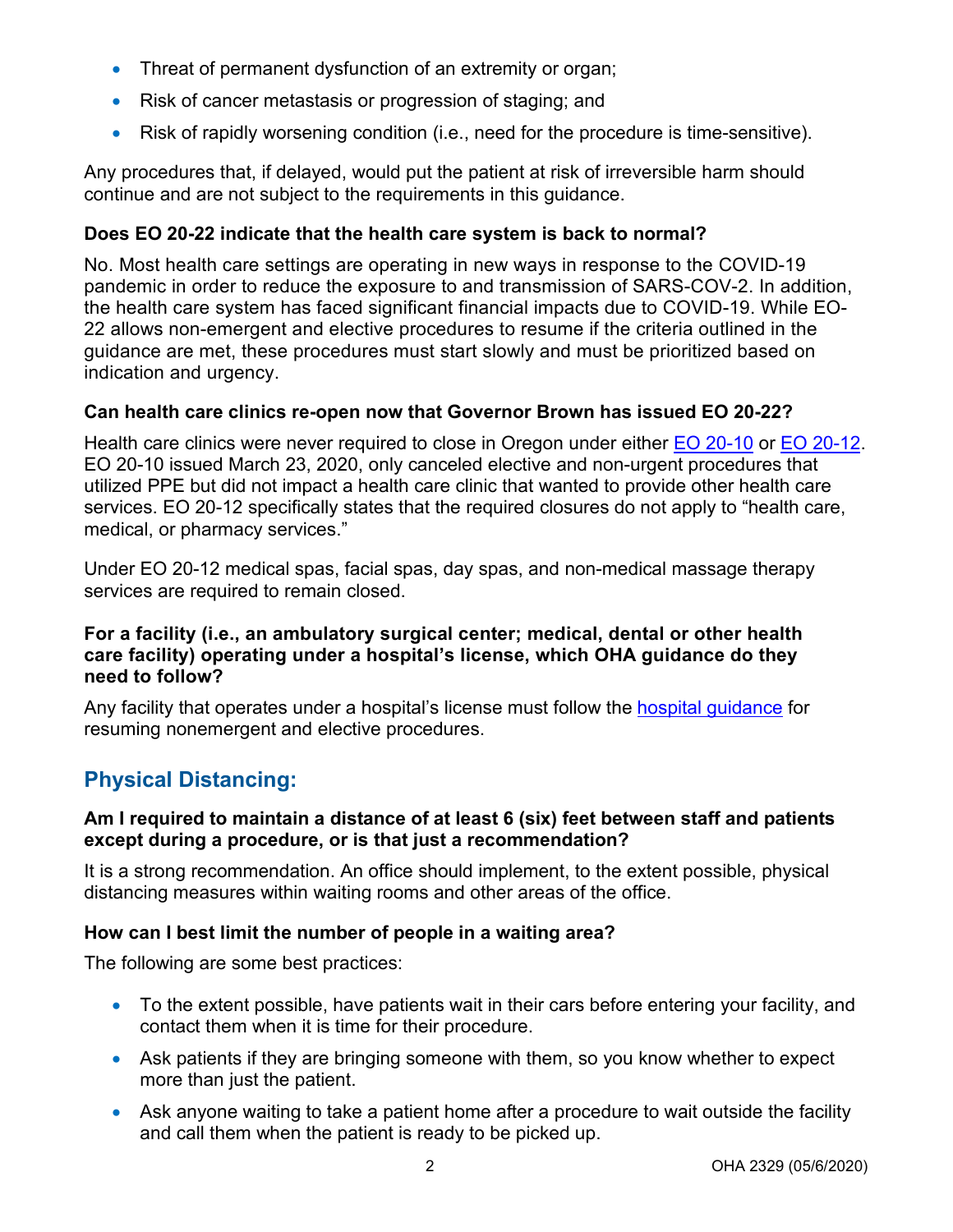### **Can I use curtains between patients during post-procedural and post-surgical recovery in place of physical distancing?**

Curtains may be used for patient privacy but should not be a substitute for physical distancing. Post-procedural and post-surgical recovery areas should be reconfigured to maintain, to the extent possible, 6 feet of distance between each patient. For example, leaving one empty bed, chair or stretcher between patients could maintain adequate distancing. If curtains are used between patients; they should be non-permeable and easy to disinfect. Cloth curtains are not recommended because they can become contaminated and theoretically lead to indirect transmission of SARS-CoV-2 virus or other pathogens. Ensure that your physical distancing measures allow for appropriate monitoring after a procedure.

# **Personal Protective Equipment (PPE):**

### **The guidance requires that a facility must be able to sustain "recommended PPE use for its health care workforce." What is the recommended PPE use for the health care workforce?**

PPE supplies should be used responsibly to ensure their availability for any potential urgent procedures in a facility. PPE strategies should be supplemented by source control and effective hand hygiene; standard precautions should always be used.

For procedures requiring contact and droplet protection, recommended PPE includes:

- Face mask (i.e., surgical or procedural mask)
- Eye protection (face shield or goggles)
- Gown
- Gloves

While performing aerosol-generating procedures, health care personnel should also wear a fittested[3](#page-2-0) N95 respirator or higher respiratory protection. A limited list of aerosol-generating procedures can be found in Appendix I of OHA's guidance on infection control [here.](https://sharedsystems.dhsoha.state.or.us/DHSForms/Served/le2288J.pdf)

OHA guidance for resuming non-emergent and elective procedures specifies that PPE used during health care procedures must be medical grade, follow Oregon Occupational Safety and Health Administration rules and be approved by the National Institutes of Occupational Safety and Health (NIOSH; see list of [NIOSH-approved respirators\)](https://www.cdc.gov/niosh/topics/respirators/) or by the U.S. Food and Drug Administration (FDA; see [list of emergency use authorized PPE](https://www.fda.gov/emergency-preparedness-and-response/mcm-legal-regulatory-and-policy-framework/emergency-use-authorization#covidppe) and a COVID-19 medical [device information website](https://www.fda.gov/medical-devices/emergency-situations-medical-devices/medical-devices-and-covid-19-coronavirus-pandemic) to answer questions about PPE).

### **What is the recommended PPE use for health care providers in dental offices?**

Dental health care personnel should use the PPE appropriate for the type of procedures performed (i.e., PPE for contact, droplet, and aerosol-generating procedures) as outlined above. Dental settings have unique characteristics that warrant additional infection control considerations. The CDC has issued infection control guidance for dental offices that provides more information on PPE use for these settings [here.](http://www.cdc.gov/coronavirus/2019-ncov/hcp/dental-settings.html/) While the CDC currently recommends that elective procedures, surgeries, and non-urgent dental visits be postponed, OHA

<span id="page-2-0"></span><sup>3</sup> Annual fit testing is generally required by federal Occupational Safety and Health Administration (OSHA) for employees using N95 respirators. OSHA suspended for the COVID-19 the requirement that this be done annually; however, an initial fit testing is still required. See it [here.](http://www.osha.gov/memos/2020-03-14/temporary-enforcement-guidance-healthcare-respiratory-protection-annual-fit)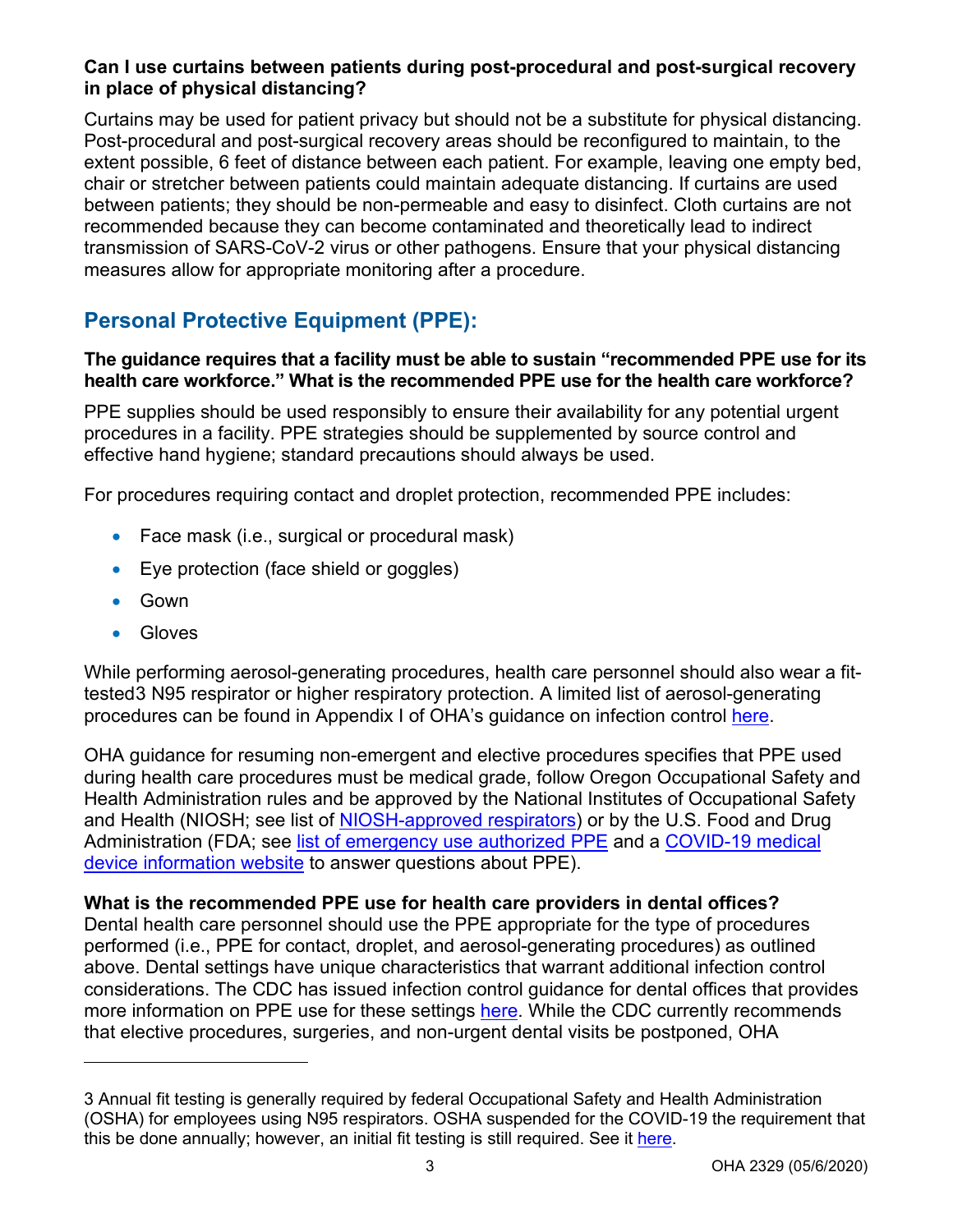recognizes that as delays lengthen, dental procedures grow in urgency, threatening a patient's dental and overall health. Oregon dental offices may resume elective and non-urgent procedures according to EO 20-22 if the criteria issued in OHA's guidance can be met.

### **Is use of NIOSH-approved alternatives to N95 respirators acceptable in meeting PPE requirements to begin offering non-urgent and elective procedures?**

Yes. The FDA has issued emergency use authorization to authorize all NIOSH [approved](https://www.fda.gov/media/135763/download) [particulate-filtering](https://www.fda.gov/media/135763/download) air purifying respirators (APRs) to be used in health care settings, including all NIOSH-approved filtering facepiece respirators, elastomeric APRs, and powered air purifying respirators. However, use of expired NIOSH-approved filtering facepiece respirators, and respirators that have been decontaminated pursuant to the terms and conditions of an authorized decontamination system are not included as part of a standard, on-going approach to ensuring PPE availability.

### **Does home-made PPE count toward my supply of PPE that is required under the guidance?**

No, in order to be counted in the required days of PPE on-hand under the guidance, the PPE must be medical grade and meet the standards set by the Oregon Occupational Safety and Health Administration, the National Institute for Occupational Safety and Health and the U.S. Food and Drug Administration.

### **Can any health care personnel or patients use non-medical grade PPE, such as homemade face coverings?**

All health care providers involved in direct patient care must use medical grade PPE. Health care staff not involved in direct patient care as well as patients and caregivers can use homemade face coverings, in accordance with the following guidance for the general public [here.](https://sharedsystems.dhsoha.state.or.us/DHSForms/Served/le2288K.pdf)

# **Testing:**

### **The guidance states that when adequate testing is available, facilities should consider screening patients by laboratory testing for SARS-COV-2 before a nonemergent or elective procedure. What factors should be considered when determining whether to order pre-procedural laboratory testing?**

There is currently no evidence that pre-procedural COVID-19 viral testing prevents health care worker infection, and there is currently no evidence-based recommendation on the ideal timing for when to collect a pre-procedural viral test. Facilities may choose to order pre-procedural laboratory testing for SARS-COV-2 prior to proceeding with nonemergent or elective procedures for asymptomatic patients in order to inform:

- PPE usage i.e., whether to use a higher-level respiratory protection.
- Whether to proceed with the nonemergent or elective procedure i.e., if the procedure would confer greater risk for an asymptomatic carrier.
- Patient cohorting in the facility during post-procedure recovery.

When considering pre-procedure testing, the following factors should be considered:

(1) The prevalence of SARS-COV-2 in the area and the sensitivity of the COVID-19 test being used; a false negative test can increase the provider's risk of COVID-19 exposure if appropriate PPE is not worn during the patient encounter.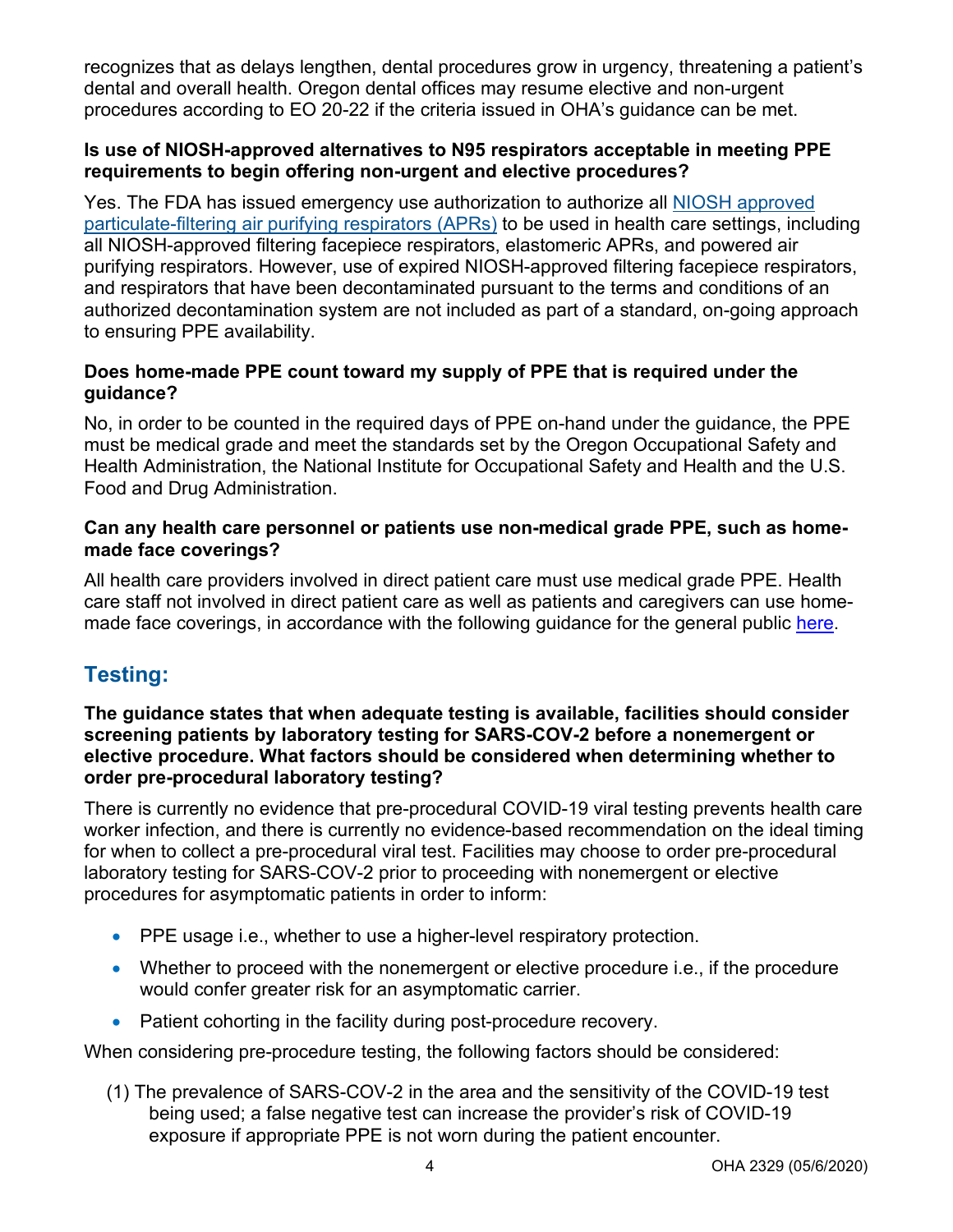(2) The timing of the test. It is important to note that a patient incubating the SARS-CoV-2 virus could have a negative virus test on one day, then become positive and contagious the following day. There is currently no evidence-based recommendation on the ideal timing for when to collect a pre-procedural viral test.

## **COVID-19 Reporting:**

### **Do facilities (i.e., hospitals, ASCs, or medical, dental, and other health care settings) have to report suspected or confirmed COVID-19 cases to state or local public health officials?**

Health care facilities and health care providers are required to report the following, within 24 hours, to state or local public health authorities:

- Human cases of laboratory-confirmed COVID-19
- COVID-19 hospitalizations
- COVID-19 deaths

Laboratories are required to report:

- All test results indicative of and specific for COVID-19 within 24 hours (including weekends and holidays); and
- All negative test results for COVID-19 within one local public health authority working day.

The requirements for reporting can be found at [OAR 333-018-0900.](https://secure.sos.state.or.us/oard/viewSingleRule.action;JSESSIONID_OARD=lszlrDDbto1Q_7028D9kLsgua8E41n7PUqo1h8Pnh8pn18DwVhDf!-1736106524?ruleVrsnRsn=269070)

## **For Hospitals:**

### **What are the regions for purposes of determining hospital capacity?**

The regions are Oregon's existing Health care Preparedness Program (HPP) regions which align with the Oregon Area Trauma Advisory Board (ATAB) regions as defined in OAR 333- 200-0040. See Appendix A for a map of the HPP-ATAB regions.

**How does a hospital determine it can meet the following criteria for resuming nonurgent and elective procedures: "hospital bed availability in the region can accommodate a 20% increase in suspected or confirmed COVID-19 hospitalizations compared to the number of suspected or confirmed COVID-19 hospitalizations in the region on the date EO 20-22 was issued (April 27, 2020)"?**

Hospitals within a region should work together to determine if the region can accommodate a 20% increase of COVID-19 patients based on the total number of hospitalized COVID-19 patients in the region on April 27, 2020. The total number of hospitalized COVID-19 patients that each region must be able to accommodate is highlighted in the chart below. Hospital emergency plans or "COVID-19 surge plans" are an important resource for hospitals to utilize when determining whether they can meet this criterion.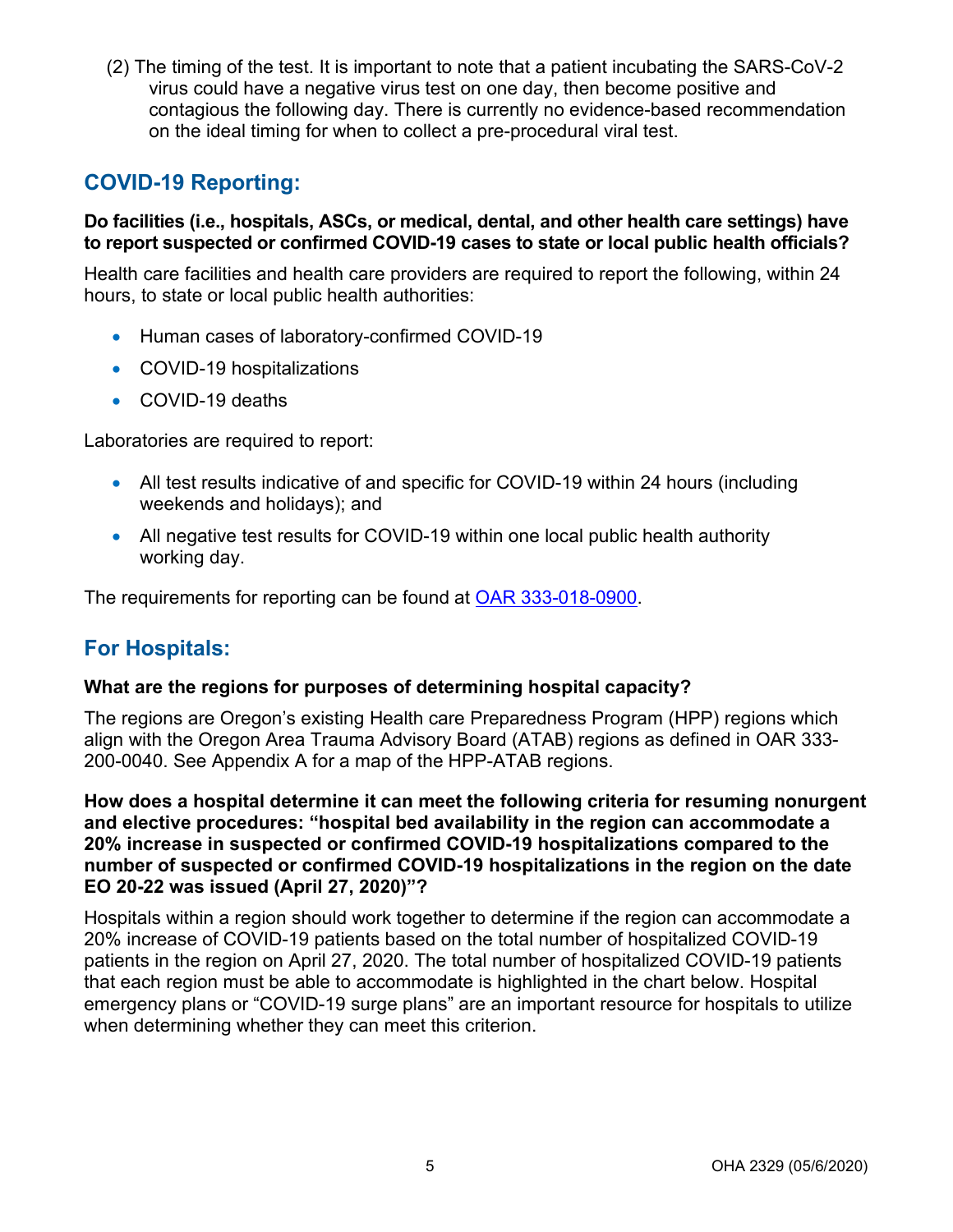The left column of the following chart shows the total number of hospitalized COVID-19 patients by region<sup>[4](#page-5-0)</sup> on April 27, 2020 as reported by hospitals to the OHA's web-based hospital capacity monitoring system (HOSCAP). The right column shows the total number of COVID-19 hospitalizations that each region must be able to accommodate (i.e. total hospitalizations on April 27, 2020 plus a 20% increase) in order to meet the criteria in OHA's guidance for **resuming** nonemergent and elective procedures.

|                 | <b>Total suspected or confirmed</b><br><b>COVID-19 hospitalizations on</b><br><b>April 27, 2020</b> | <b>Total COVID-19 hospitalizations on</b><br>April 27, 2020 plus a 20% increase |
|-----------------|-----------------------------------------------------------------------------------------------------|---------------------------------------------------------------------------------|
| <b>Region 1</b> | 138                                                                                                 | 166                                                                             |
| <b>Region 2</b> | 59                                                                                                  | 71                                                                              |
| <b>Region 3</b> | 26                                                                                                  | 32                                                                              |
| <b>Region 5</b> | 13                                                                                                  | 16                                                                              |
| <b>Region 6</b> |                                                                                                     | 5                                                                               |
| <b>Region 7</b> |                                                                                                     | 8                                                                               |
| <b>Region 9</b> |                                                                                                     |                                                                                 |

### **Once a hospital resumes nonemergent and elective procedures, how should it determine whether the region can continue to accommodate a 20% increase in COVID-19 hospitalizations?**

Hospitals within a region should monitor regional bed capacity together and determine whether the region can accommodate a 20% increase or "surge" of COVID-19 patients at any given time. For example, if there are 100 hospitalized patients with confirmed or suspected COVID-19 in the region on any given date, the region must be able to accommodate a 20% increase in such patients (i.e. 120 total patients) using available beds and surge capacity in order to **continue** to offer nonemergent and elective procedures. Hospitals have a variety of resources to assess regional hospital bed and surge capacity including HOSCAP, other data tools that allow for real-time monitoring of the region's hospital bed capacity, hospital emergency or "surge" plans, and the region's regional resource hospital, if established.

### **If a region has less than 20% of its total number of staffed adult medical/surgical, step down and ICU hospital beds available, but the region has a plan in place to accommodate a 20% surge of hospitalized COVID-19 patients, does that meet the hospital capacity requirement in the guidance?**

Yes, the region meets the hospital capacity requirement in the guidance if:

- The region has a plan in place to accommodate a 20% surge in hospitalized COVID-19 patients; and
- A 20% surge of hospitalized COVID-19 patients would not require the region to resort to crisis standards of care as described in [Oregon's Crisis Care Guidance.](https://www.oregon.gov/oha/PH/DISEASESCONDITIONS/COMMUNICABLEDISEASE/PREPAREDNESSSURVEILLANCEEPIDEMIOLOGY/Pages/crisis-care.aspx)
	- **If crisis standards of care are needed, then elective procedures should not** resume or, if already restarted, be cancelled.

<span id="page-5-0"></span><sup>4</sup> For historical purposes, there is no Region 4 or Region 8 in Oregon.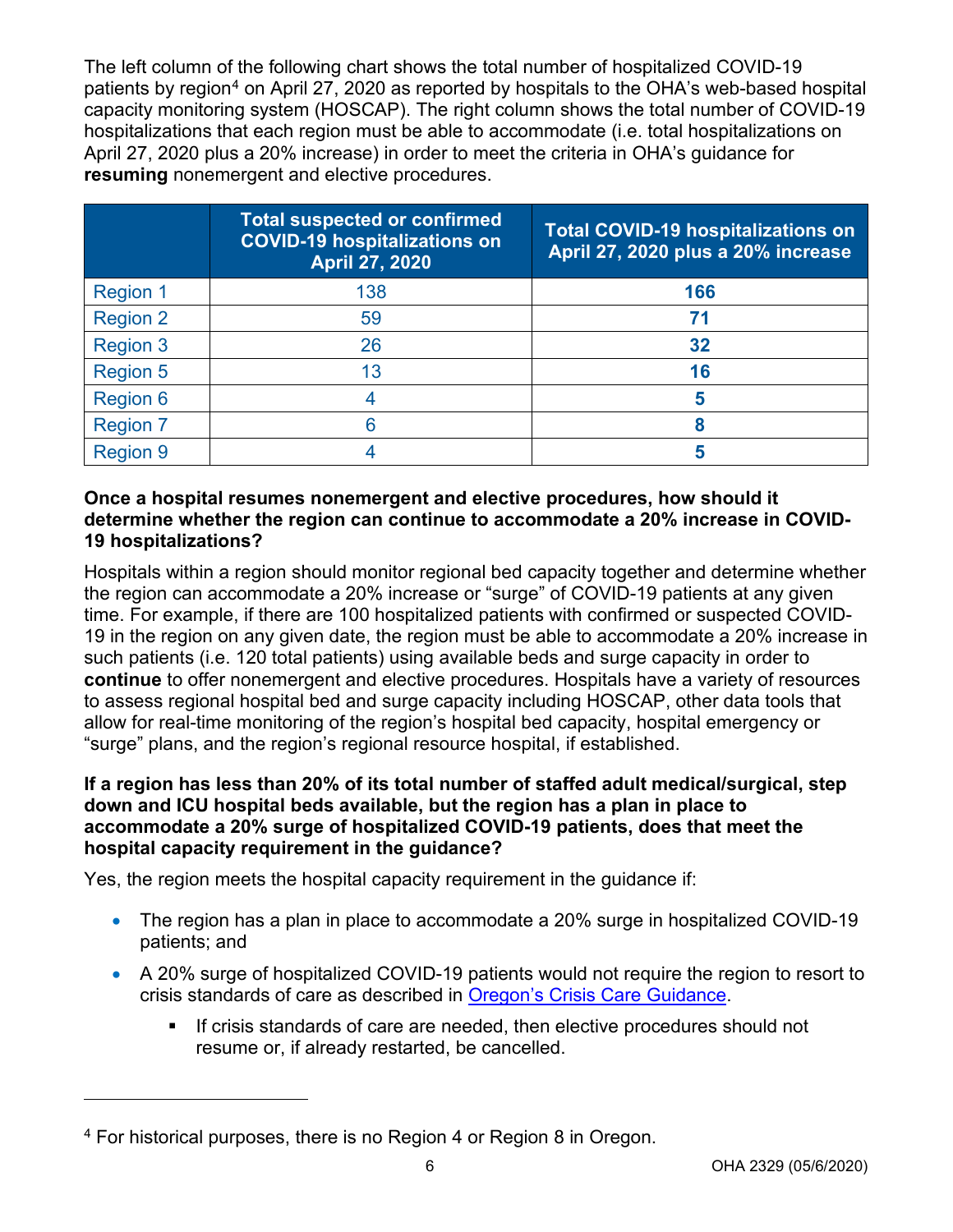### **Which regions have a Regional Resource Hospitals to help with monitoring the region's hospital bed capacity?**

A regional resource hospital (RRH) is a hospital that has entered into agreement with the OHA to serve as the regional hospital bed management and transfer center for one or more regions during the COVID-19 emergency. Currently the OHA has an established agreement with the following hospitals to serve as an RRH: Salem Hospital (Region 2), PeaceHealth (Region 3), and Grande Ronde Hospital (Region 9).

#### **Do I need to provide information to an ambulatory surgical center (ASC) with which I have a transfer agreement, so they know what the hospital capacity is?**

Hospitals must immediately notify all ASCs with which the hospital has a transfer agreement if the hospital bed capacity requirements cannot be met.

# **For Ambulatory Surgical Centers (ASC):**

### **Does my ASC have obligations to be in touch with hospitals in my area as a condition for resuming elective procedures?**

As part of the ASC guidance for resuming non-emergent and elective procedures, each ASC must provide a point of contact to all local admitting hospitals to allow for rapid communication regarding hospital bed capacity changes.

### **The guidance says that an ASC must limit the volume of non-emergent and elective procedures to no more than 50% of the ASC's pre-COVID-19 non-emergent and elective procedure volume, as measured against the average volume during the fourth quarter of 2019. What if my ASC opened after the fourth quarter of 2019 began?**

If an ASC opened after the start of the fourth quarter of 2019, it should calculate its pre-COVID non-emergent and elective procedure volume as the average number of procedures in the last full month of operation.

# **For Medical, Dental, and other Health Care Settings:**

### **Can I provide massage therapy?**

Only a setting where medical massage therapy is provided is currently permitted, unless the setting falls within one of the categories of businesses that were required to close under EO 20-12. All medical spas, facial spas, day spas and non-medical massage therapy services were closed or cancelled under [EO 20-12,](https://www.oregon.gov/gov/Documents/executive_orders/eo_20-12.pdf) and must remain closed or cancelled.

### **Can I provide Botox® treatments?**

The answer depends on the location where the services are to be provided and whether the criteria listed in the [guidance for medical, dental, and other health care settings](https://sharedsystems.dhsoha.state.or.us/DHSForms/Served/le2322s.pdf) can be met.

- All esthetician practices, medical spas, facial spas, and day spas were closed under [EO 20-12](https://www.oregon.gov/gov/Documents/executive_orders/eo_20-12.pdf) and must remain closed.
- If Botox**®** treatments are provided in a setting not required to close under EO 20-12, they can be provided if the criteria listed in the [guidance for medical, dental, and other](https://sharedsystems.dhsoha.state.or.us/DHSForms/Served/le2322s.pdf)  [health care settings](https://sharedsystems.dhsoha.state.or.us/DHSForms/Served/le2322s.pdf) can be met. Once an office has met the criteria for resuming nonemergent and elective procedures, it must limit its case load volume to ensure physical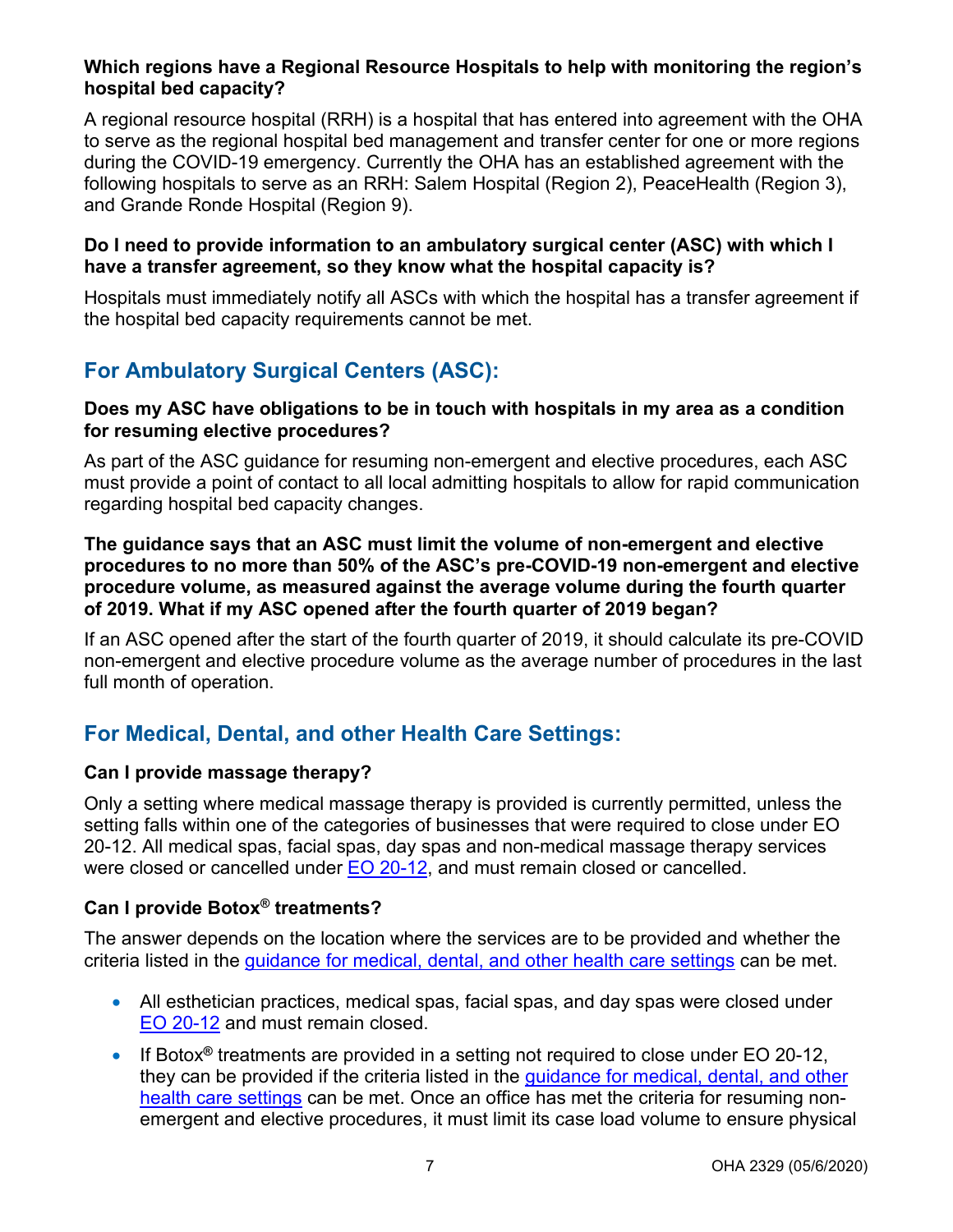distancing of at least 6 feet is maintained whenever possible and prioritize nonemergent and elective procedures based on whether their continued delay will have an adverse medical outcome for a patient.

# **For Veterinarian Facilities:**

The following table outlines recommendations for resuming veterinarian care during the COVID-19 pandemic, including nonemergent and elective procedures:

| <b>Service</b>                                            | <b>Advice</b>                                                                                                                                                                                                                   |
|-----------------------------------------------------------|---------------------------------------------------------------------------------------------------------------------------------------------------------------------------------------------------------------------------------|
| Wellness pet visits (vaccines, exams)                     | Conversations with clients should be over<br>the phone or via telemedicine. Curbside<br>drop-off should be prioritized to pets<br>needing vaccinations.                                                                         |
| Preventive medicine (heartworm, tick<br>and parasiticide) | If a physical exam is needed to prescribe<br>or refill medication, then the visit is<br>recommended.                                                                                                                            |
| Dentistry                                                 | Recommended with a priority to those in<br>immediate need of care, so long as<br>reusable PPE is available and physical<br>distancing is practiced.                                                                             |
| <b>Spay and Neuters</b>                                   | Recommended so long as the guidance<br>for resuming nonemergent and elective<br>procedures can be met, including the<br>criteria for PPE and physical distancing.                                                               |
| Other surgical procedures                                 | Recommended so long as the guidance<br>for resuming nonemergent and elective<br>procedures can be met, including the<br>criteria for PPE and physical distancing.<br>Recommend prioritizing those in<br>immediate need of care. |
| Euthanasia                                                | Can continue if clinically indicated.                                                                                                                                                                                           |
| Boarding and grooming                                     | Resume slowly and it is recommended so<br>long as physical distancing of staff is<br>practiced.                                                                                                                                 |

## **Other Resources:**

### **What resources are available related to resuming elective surgeries?**

The American College of Surgeons has issued surgical guidelines for resuming elective surgery that can be found here: [https://www.facs.org/covid-19/clinical-guidance/resuming](https://urldefense.proofpoint.com/v2/url?u=https-3A__www.facs.org_covid-2D19_clinical-2Dguidance_resuming-2Delective-2Dsurgery&d=DwMFaQ&c=7gilq_oJKU2hnacFUWFTuYqjMQ111TRstgx6WoATdXo&r=F81wqAxhcLyhp8wbbrYxB15hSBUuXV9krhT9cL5qaCbIDU5X22hrzL7yvQlFTAax&m=W4ltM_IWb6szz_qnjfft58uC3FM500mhY0xdfcGG_Sw&s=FZs5G1y9SO9bovPHLPaa37C6zZ89e6jRWFxEjQoz2SE&e=)[elective-surgery.](https://urldefense.proofpoint.com/v2/url?u=https-3A__www.facs.org_covid-2D19_clinical-2Dguidance_resuming-2Delective-2Dsurgery&d=DwMFaQ&c=7gilq_oJKU2hnacFUWFTuYqjMQ111TRstgx6WoATdXo&r=F81wqAxhcLyhp8wbbrYxB15hSBUuXV9krhT9cL5qaCbIDU5X22hrzL7yvQlFTAax&m=W4ltM_IWb6szz_qnjfft58uC3FM500mhY0xdfcGG_Sw&s=FZs5G1y9SO9bovPHLPaa37C6zZ89e6jRWFxEjQoz2SE&e=)